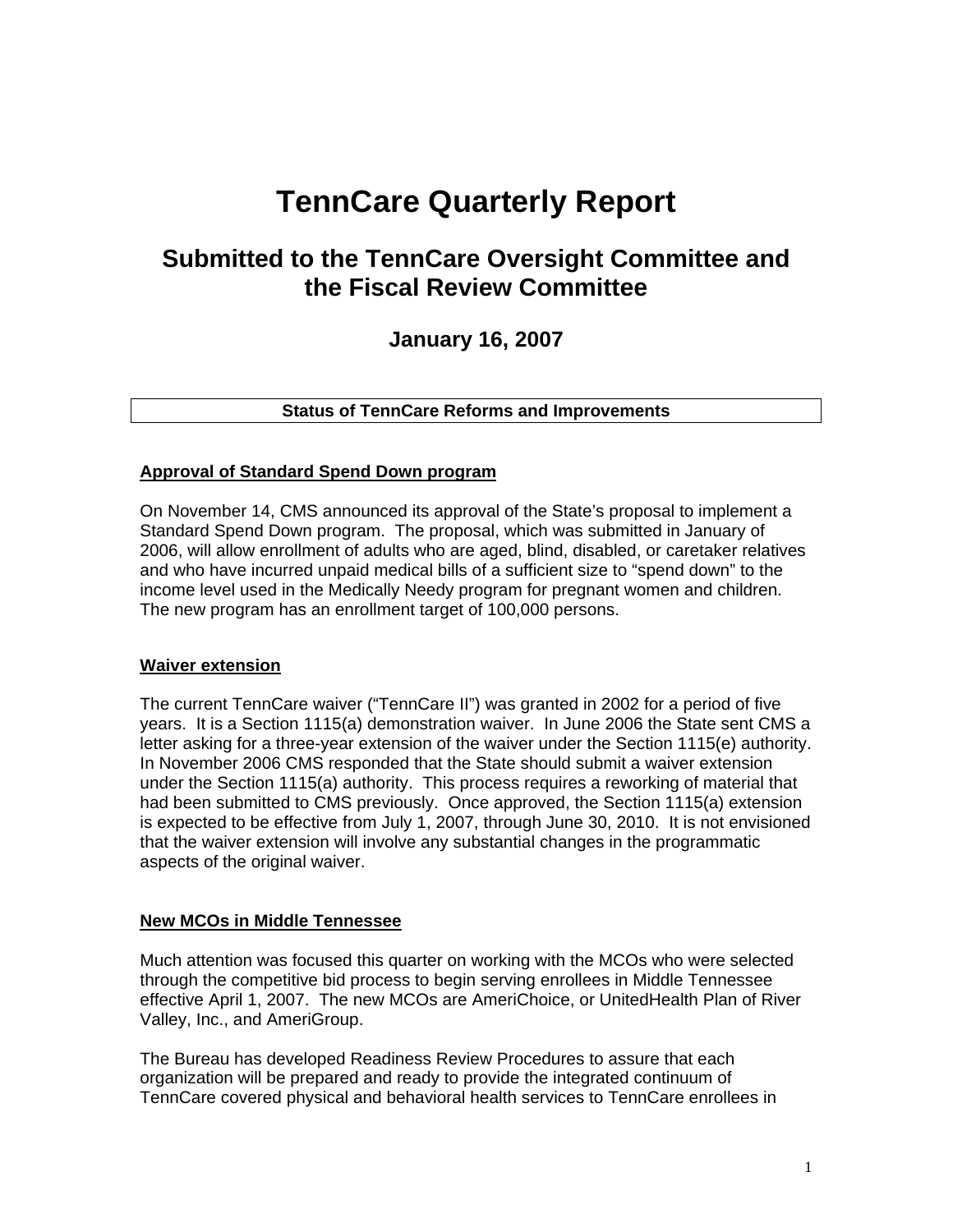Middle Tennessee. Initial Readiness Reviews involved an extensive review of each plan's policies and procedures. (Both plans passed.) In November, an On-Site review of each plan's current operations was conducted. The On-Site review covered several critical areas, including call center operations, member appeals, utilization and disease management, claims processing, information systems, etc. Follow-up responses have been requested to assure that TennCare specific requirements are understood and will be met for April 1st.

Processes that began this quarter and that will be followed through into the next include Provider Network development and validation as well as systems testing of each critical interface between the MCOs and TennCare.

# **NCQA accreditation**

Tennessee is the first state to mandate that all Medicaid Managed Care Organizations (MCOs) be accredited by the National Committee for Quality Assurance (NCQA). The National Committee for Quality Assurance is an independent, 501(c)(3) non-profit organization whose mission is to improve health care quality nationally. The organization began accrediting managed care organizations in 1991 to provide standardized, objective information about the quality of care and services delivered by managed care organizations. The NCQA accreditation process includes a comprehensive review of the key aspects of care and service and the overall health care delivery system of individual managed care plans.

Earlier, MCOs were notified that the contracts of MCOs failing to obtain NCQA accreditation by December 31, 2006, would be subject to termination. All MCOs have now completed the NCQA survey and received their ratings.

NCQA awards its highest accreditation status of Excellent to organizations with programs for service and clinical quality that meet or exceed rigorous requirements for consumer protection and quality improvement. BlueCross BlueShield, TLC and AmeriChoice received an excellent rating.

NCQA awards an accreditation status of Commendable (the second highest rating) to organizations with well-established programs for service and clinical quality that meet rigorous requirements for consumer protection and quality improvement. PHP, UAHC, and Unison received a commendable rating.

NCQA awards an accreditation status of Provisional to organizations with programs for service and clinical quality that meet basic requirements for consumer protection and quality improvement. Organizations awarded this status must take significant action to achieve a higher accreditation status. VHP received a Provisional rating. (VHP is the smallest MCO and is scheduled to end its contract with TennCare by April 1, 2007.)

# **Essential Access Hospital (EAH) payments**

 The TennCare Bureau continued to make Essential Access Hospital payments during this period. Essential Access Hospital payments are payments from a pool of \$100 million (\$35,292,500 in state dollars) appropriated by the General Assembly.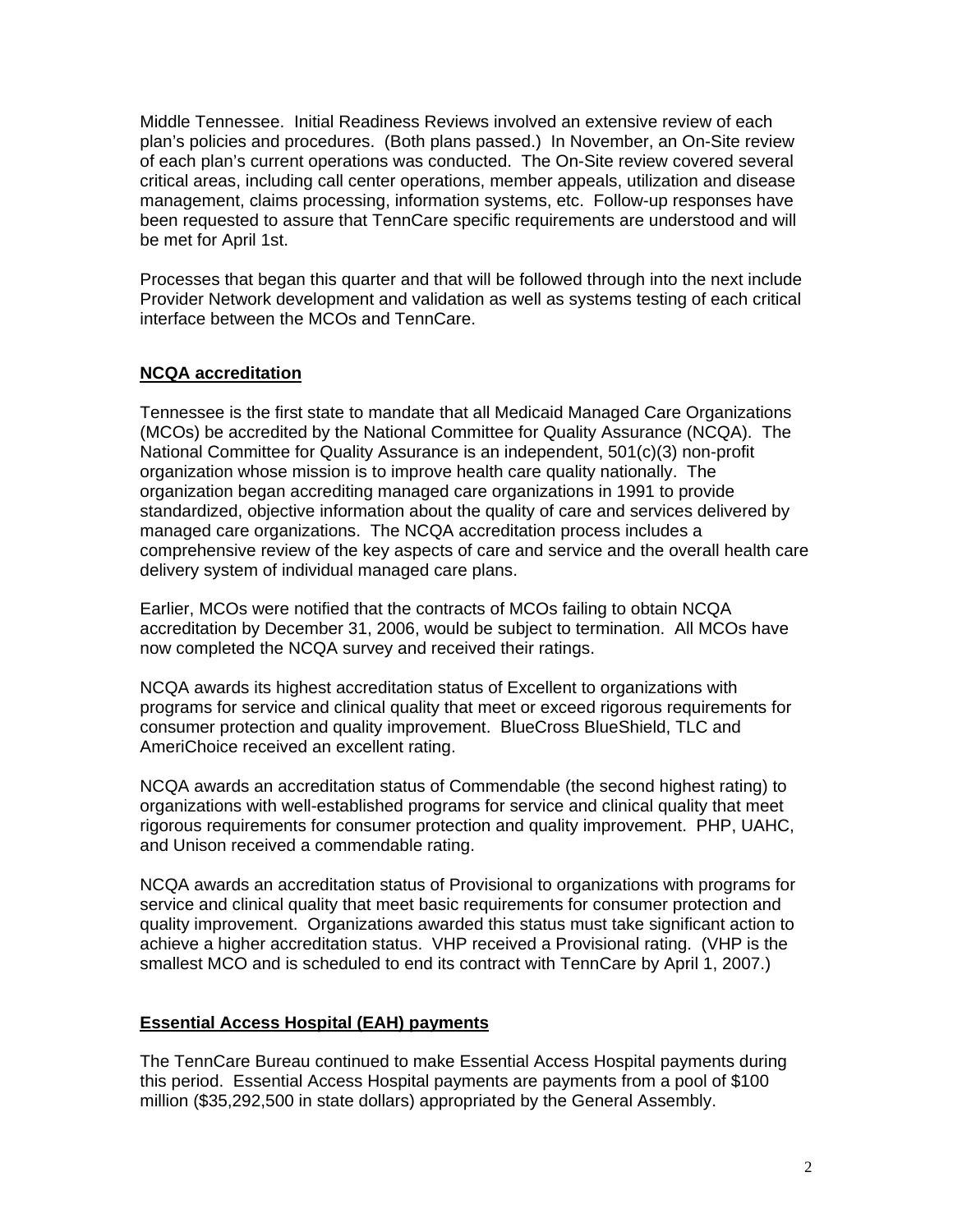The methodology for distributing these funds specifically considers each hospital's relative contribution to providing services to TennCare members, while also acknowledging differences in payer mix and hospitals' relative ability to make up TennCare losses. Data from the Hospital Joint Annual Report is used to determine hospitals' eligibility for these payments. Eligibility is determined each quarter based on each hospital's participation in TennCare. In order to receive a payment for the quarter, a hospital must be a contracted provider with TennCare Select and at least one other managed care organization, and it must have contracted with TennCare Select for the entire quarter that the payment represents. Excluded from the essential access hospital payments are critical access hospitals, which receive cost-based reimbursement from the TennCare program and therefore do not have unreimbursed TennCare costs, and the five state mental health institutes.

Essential access hospital payments for the first quarter of State Fiscal Year 2007 are shown in the following table.

| 33203 | <b>Erlanger Medical Center</b>                  | \$1,655,839 |
|-------|-------------------------------------------------|-------------|
| 90281 | Johnson City Medical Center Hospital            | \$713,213   |
| 19244 | Metro Nashville General Hospital                | \$1,033,500 |
| 79246 | Regional Medical Center (The Med)               | \$4,641,856 |
| 47282 | University of Tennessee Memorial Hospital       | \$1,713,397 |
| 19284 | Vanderbilt University Hospital                  | \$2,742,194 |
| 47292 | East Tennessee Children's Hospital              | \$445,851   |
| 79306 | Methodist Healthcare Lebonheur                  | \$804,149   |
| 79476 | <b>Community Behavioral Health</b>              | \$74,206    |
| 82401 | Indian Path Pavilion                            | \$35,848    |
| 57405 | Pathways of Tennessee                           | \$104,651   |
| 1452  | Ridgeview Psychiatric Hospital and Center       | \$51,327    |
| 33433 | Valley Hospital                                 | \$143,235   |
| 90411 | Woodridge Psychiatric Hospital                  | \$90,733    |
| 54243 | Athens Regional Medical Center                  | \$51,964    |
| 21234 | <b>Baptist DeKalb Hospital</b>                  | \$30,267    |
| 19254 | <b>Baptist Hospital</b>                         | \$200,741   |
| 15222 | <b>Baptist Hospital of Cocke County</b>         | \$186,795   |
| 47252 | <b>Baptist Hospital of East Tennessee</b>       | \$100,907   |
| 66205 | <b>Baptist Memorial Hospital Union City</b>     | \$97,605    |
| 9245  | Baptist Memorial Hospital-Huntingdon            | \$32,449    |
| 84256 | <b>Baptist Memorial Hospital-Tipton</b>         | \$101,829   |
| 75224 | <b>Baptist Treatment Center of Murfreesboro</b> | \$7,451     |
| 19364 | <b>Baptist Women's Treatment Center</b>         | \$2,784     |
| 2214  | <b>Bedford County Medical Center</b>            | \$70,552    |
| 5202  | <b>Blount Memorial Hospital</b>                 | \$122,068   |
| 35215 | <b>Bolivar General Hospital</b>                 | \$36,901    |
| 6223  | <b>Bradley Memorial Hospital</b>                | \$111,455   |
| 19324 | <b>Centennial Medical Center</b>                | \$247,535   |
| 13202 | <b>Claiborne County Hospital</b>                | \$110,871   |
| 6233  | <b>Cleveland Community Hospital</b>             | \$123,243   |
| 71204 | Cookeville Regional Medical Center              | \$122,818   |
| 50234 | <b>Crockett Hospital</b>                        | \$62,465    |
| 18224 | <b>Cumberland Medical Center</b>                | \$115,185   |
| 14204 | <b>Cumberland River Hospital</b>                | \$15,920    |
| 20205 | Decatur County General Hospital                 | \$26,182    |
| 79386 | <b>Delta Medical Center</b>                     | \$150,581   |
| 23215 | Dyersburg Regional Medical Center               | \$117,548   |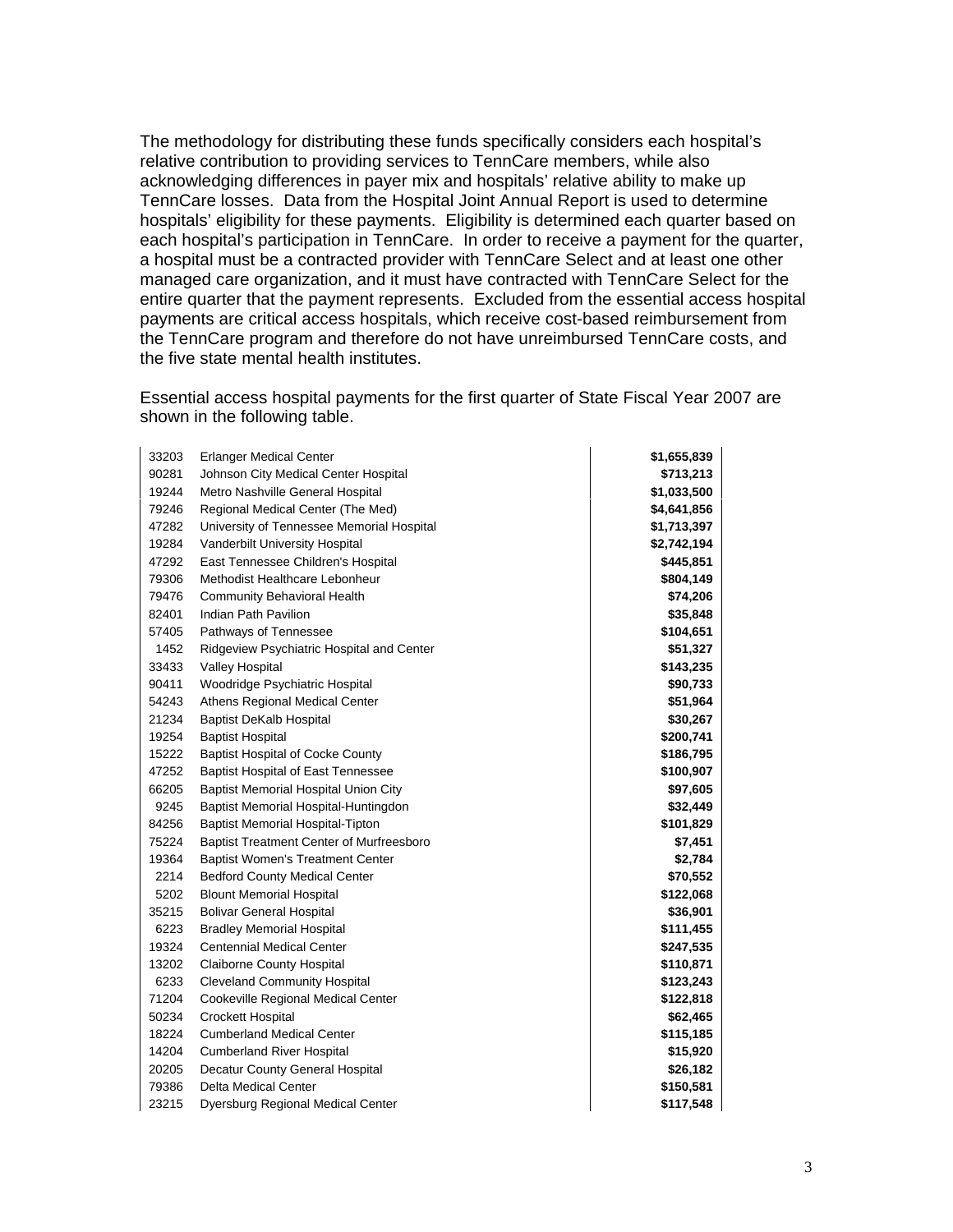| 33393 | East Ridge Hospital                            | \$137,939 |
|-------|------------------------------------------------|-----------|
| 26204 | Emerald Hodgson Hospital                       | \$21,585  |
| 33213 | <b>Erlanger North Hospital</b>                 | \$32,447  |
| 53202 | Fort Sanders Loudon Medical Center             | \$45,364  |
| 47322 | Fort Sanders Parkwest Medical Center           | \$98,622  |
| 47212 | Fort Sanders Regional Medical Center           | \$276,517 |
| 78232 | <b>Fort Sanders Sevier Medical Center</b>      | \$153,984 |
| 63204 | Gateway Medical Center                         | \$153,099 |
| 27245 | Gibson General Hospital                        | \$36,391  |
| 58233 | <b>Grandview Medical Center</b>                | \$53,157  |
| 36205 | Hardin County General Hospital                 | \$108,295 |
| 16234 | Harton Regional Medical Center                 | \$92,811  |
| 38225 | Haywood Park Community Hospital                | \$48,253  |
| 39215 | Henderson County Community Hospital            | \$23,863  |
| 83254 | <b>Hendersonville Medical Center</b>           | \$57,045  |
| 40225 | Henry County Medical Center                    | \$92,719  |
| 28214 | Hillside Hospital                              | \$81,743  |
| 22204 | Horizon Medical Center                         | \$102,164 |
| 27255 | Humboldt General Hospital                      | \$75,356  |
| 57245 | Jackson Madison County General Hospital        | \$634,000 |
| 25204 | Jamestown Regional Medical Center              | \$76,889  |
| 45242 | Jefferson Memorial Hospital                    | \$49,177  |
| 7252  | Jellico Community Hospital                     | \$131,125 |
| 90251 | Johnson City Specialty Hospital                | \$13,241  |
| 32252 | Lakeway Regional Hospital                      | \$123,693 |
| 30221 | Laughlin Memorial Hospital                     | \$70,706  |
| 52214 | <b>Lincoln Medical Center</b>                  | \$41,525  |
| 67214 | Livingston Regional Hospital                   | \$52,232  |
| 60224 | Maury Regional Hospital                        | \$183,819 |
| 9255  | McKenzie Regional Hospital                     | \$40,463  |
| 55225 | <b>McNairy Regional Hospital</b>               | \$38,967  |
| 24226 | Methodist Healthcare Fayette                   | \$41,069  |
| 79296 | Methodist Healthcare North                     | \$142,149 |
| 79266 | Methodist Healthcare South                     | \$135,974 |
| 1202  | Methodist Medical Center of Oak Ridge          | \$167,155 |
| 79276 | <b>Methodist University Healthcare</b>         | \$409,874 |
| 75214 | Middle Tennessee Medical Center                | \$219,841 |
| 32242 | Morristown Hamblen Healthcare System           | \$152,515 |
| 90231 | North Side Hospital                            | \$52,606  |
| 74214 | Northcrest Medical Center                      | \$146,323 |
| 33383 | Parkridge Medical Center                       | \$75,688  |
| 57265 | Regional Hospital of Jackson                   | \$113,707 |
| 89234 | <b>River Park Hospital</b>                     | \$58,559  |
| 73212 | Roane Medical Center                           | \$60,204  |
| 79396 | Saint Francis Hospital                         | \$409,365 |
| 79256 | Saint Jude Children's Research                 | \$258,933 |
| 47242 | Saint Mary's Health System                     | \$175,577 |
| 7242  | Saint Mary's Medical Center of Campbell County | \$73,691  |
| 76212 | Scott County Hospital                          | \$84,586  |
| 80204 | Smith County Memorial Hospital                 | \$25,737  |
| 19214 | Southern Hills Medical Center                  | \$122,459 |
| 26224 | Southern Tennessee Medical Center              | \$72,544  |
| 75234 | <b>Stonecrest Medical Center</b>               | \$65,321  |
| 8214  | Stones River Hospital                          | \$51,649  |
| 19344 | <b>Summit Medical Center</b>                   | \$138,816 |
| 83244 | Sumner Regional Medical Center                 | \$159,594 |
| 62202 | Sweetwater Hospital Association                | \$147,976 |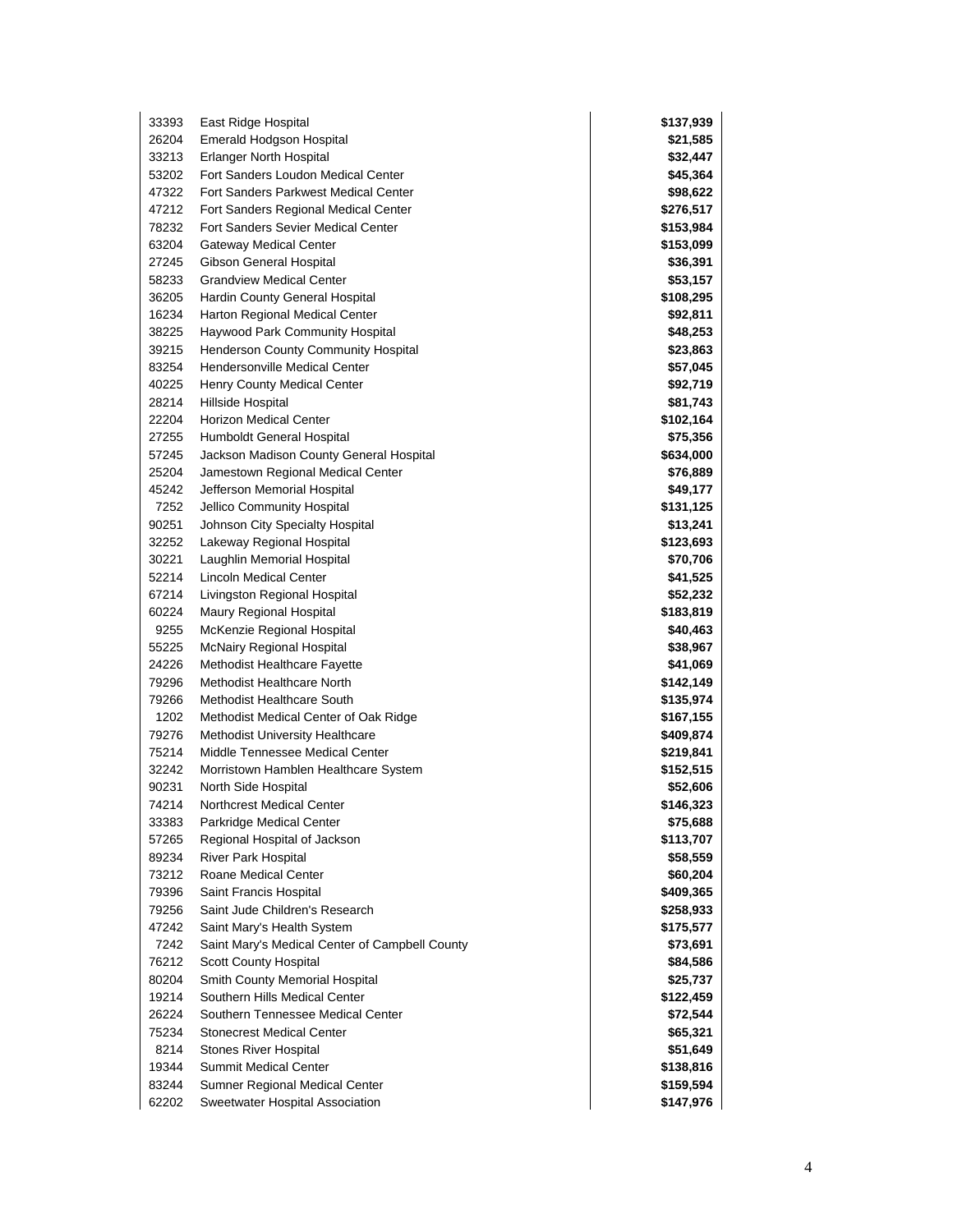| 10221 | Sycamore Shoals Hospital                         | \$61,720  |
|-------|--------------------------------------------------|-----------|
| 30231 | <b>Takoma Adventist Hospital</b>                 | \$60,368  |
| 19234 | Tennessee Christian Medical Center               | \$444,082 |
| 83204 | Tennessee Christian Medical Center-Portland      | \$39,629  |
| 86211 | Unicoi County Memorial Hospital                  | \$25,312  |
| 16214 | United Regional Medical Center                   | \$126,006 |
| 95224 | University Medical Center                        | \$326,658 |
| 19764 | Vanderbilt Stallworth Rehabilitation Hospital    | \$32,700  |
| 92225 | <b>Volunteer Community Hospital</b>              | \$31,715  |
| 91214 | <b>Wayne Medical Center</b>                      | \$24,573  |
| 82201 | Wellmont Bristol Regional Medical Center         | \$237,628 |
| 37221 | <b>Wellmont Hawkins County Memorial Hospital</b> | \$67,615  |
| 82211 | Wellmont Holston Valley Medical Center           | \$245,112 |
| 93204 | <b>White County Community Hospital</b>           | \$36,248  |
| 54233 | <b>Woods Memorial Hospital</b>                   | \$35,419  |

#### **Reverification Status**

Reverification continued to be on hold during this quarter.

#### **Status of Filling Top Leadership Positions in the Bureau**

There were no new management level positions filled during this quarter.

#### **Number of Recipients on TennCare and Costs to the State**

As of the end of the quarter, there were 1,171,947 enrollees on TennCare: 1,136,586 Medicaid eligibles and 35,361 Uninsureds and Uninsurables (Medically Eligibles).

During the fourth quarter of calendar year 2006 (October through December), TennCare spent \$691,770,185\* for managed care organization (MCO) services, \$109,944,952 for behavioral health organization (BHO) services, \$38,203,112 for dental benefit manager (DBM) services, and\$118,389,954 for pharmacy benefits manager (PBM) services. The State's Medicare clawback payment was \$17,830,476. (The "clawback" refers to the payment required under the Medicare program's new Part D pharmacy program. Pharmacy benefits for Medicaid/Medicare dual eligibles, which had formerly been provided by TennCare, were shifted to the Medicare program on January 1, 2006. The "clawback" payment is intended to be roughly the amount of state funds that the state Medicaid program would have paid if it had continued to pay for outpatient prescription drugs for persons dually eligible for Medicare and Medicaid.)

\**These figures are as of Dec. 31 and are unaudited.*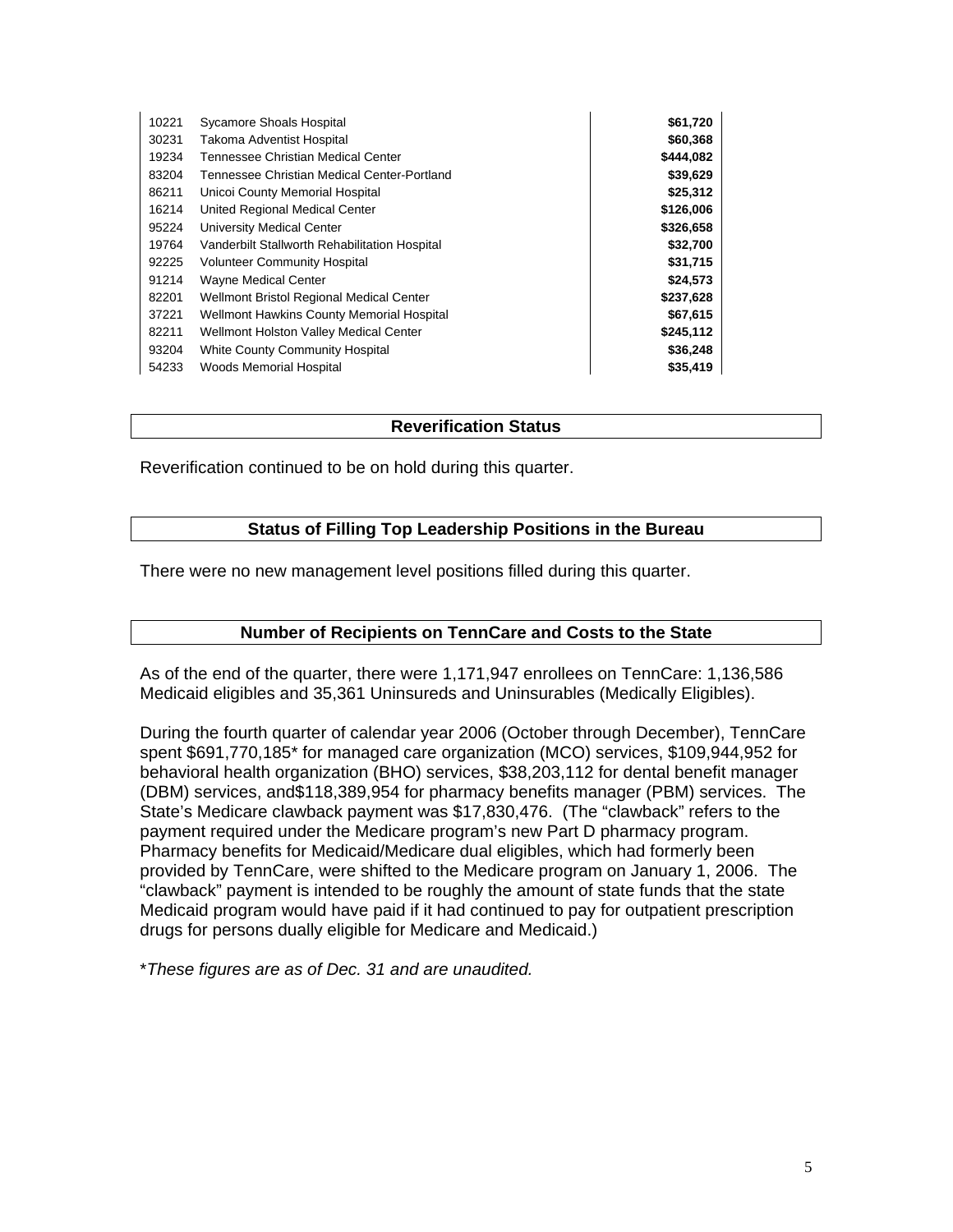# **Viability of MCOs in the TennCare Program**

#### **Claims Payment Analysis**

The prompt pay requirements of T.C.A. § 56-32-226(b) mandate that each health maintenance organization and behavioral health organization ensure that 90% of clean claims for payment for services delivered to a TennCare enrollee are paid within 30 calendar days of the receipt of such claims and 99.5% of all provider claims are processed within 60 calendar days of receipt. TennCare's contract with its Dental Benefit Manager requires that the DBM also process claims in accordance with this statutory standard.

TennCare's contract with its Pharmacy Benefits Manager requires that the PBM must pay 95% of all clean claims within 20 calendar days of receipt and the remaining 5% of clean claims within the following 10 calendar days.

TDCI requested data files of all TennCare processed claims from TennCare MCOs, BHOs, the DBM and the PBM for the months of August, September and October 2006. TDCI also requested data files of pended TennCare claims and a paid claims triangle from August 1, 2005 through October 31, 2006.

Except for Preferred Health Partnership of Tennessee ("PHP") and Doral Dental Services of Tennessee ("Doral"), all MCOs, BHOs and the PBM were in compliance with the prompt pay requirements for August, September and October 2006. PHP was out of compliance for both August and September 2006. In August, PHP processed only 89% of clean claims within 30 calendar days of receipt. In September, PHP processed 79% of clean claims within 30 calendar days of receipt and only 99.2% of all claims within 60 calendar days of receipt. PHP was in compliance for the month of October 2006. Nonetheless, PHP is required to submit claims data files monthly until PHP processes claims timely for three consecutive months. Furthermore, TDCI will levy an administrative penalty for PHP's failure to timely process claims in accordance with the prompt pay statute.

Doral was out of compliance with the prompt pay requirements for the month of October 2006, processing only 76% of clean claims within 30 calendar days of receipt. As previously reported, Doral was out of compliance in July 2006, processing only 99.4% of all claims within 60 calendar days of receipt. As a result, starting with the August data files Doral has been required to submit claims data files monthly until Doral processes claims timely for three consecutive months. Because Doral's requirement to follow the prompt pay act is a contractual rather than a statutory requirement, TDCI does not have the authority to assess an administrative penalty against Doral for its failure to timely process claims in accordance with the prompt pay statute.

#### **Net Worth Requirement**

As of September 30, 2006, TennCare MCOs/BHOs reported net worth as indicated in the table below. TDCI has not adjusted the net worth reported on the NAIC annual statements. TDCI's calculations for the net worth requirement reflect payments made for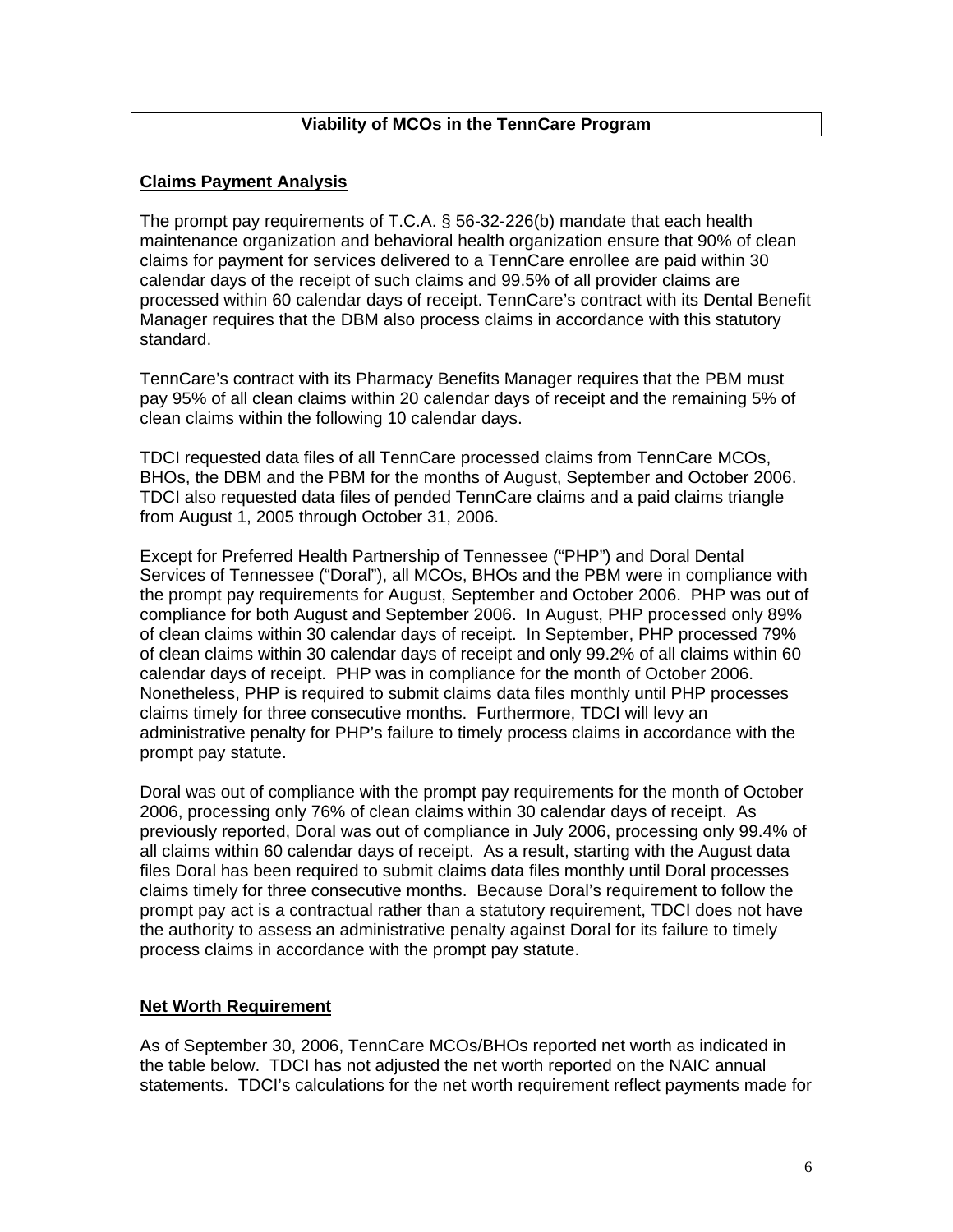the calendar year ending December 31, 2005, including payments made under the "stabilization plan."

|                                       | Net Worth<br>Requirement | Reported<br>Net Worth | Excess/<br>(Deficiency) |
|---------------------------------------|--------------------------|-----------------------|-------------------------|
|                                       |                          |                       |                         |
| UnitedHealthcare<br>Plan<br>the<br>Ωt | 16,589,882               | 146,000,450           | 129,410,568             |
| River Valley (formerly John Deere)    |                          |                       |                         |
| <b>Memphis Managed Care</b>           | 9,180,832                | 32,738,890            | 23,558,058              |
| <b>Preferred Health Partnership</b>   | 7,247,122                | 34,170,347            | 26,923,225              |
| <b>UAHC Health Plan</b>               | 7,578,682                | 11,361,165            | 3,782,483               |
| Unison Health Plan                    | 3,079,859                | 5,290,237             | 2,210,378               |
| Volunteer (BlueCare & Select)         | 27,775,339               | 30,722,429            | 2,947,090               |
| <b>Windsor Health Plan</b>            | 4,172,221                | 6,522,165             | 2,349,944               |
| <b>Premier Behavioral Systems</b>     | 7,104,270                | 21,037,523            | 13,933,253              |
| <b>Tennessee Behavioral Health</b>    | 7,005,128                | 16,331,022            | 9,325,894               |

#### **FINANCIAL ISSUES**:

#### **Xantus Healthplan of Tennessee, Inc. (Xantus)**

*No change from previous report.* 

#### **Tennessee Coordinated Care Network d/b/a Access MedPlus (TCCN)**

*No change from previous report.* 

# **Universal Care of Tennessee (Universal)**

*No change from previous report. .* 

#### **Success of Fraud Detection and Prevention**

The Office of Inspector General (OIG) was established 2 1/2 years ago (July 1, 2004). The mission of the OIG is: *To identify, investigate, and prosecute persons who commit fraud or abuse against the TennCare program.* The OIG staff receives case information from a variety of sources including: local law enforcement, the Tennessee Bureau of Investigation (TBI), the TennCare Bureau, Health Related Boards (HRB), the Department of Human Services (DHS), other state agencies, health care providers, Managed Care Contractors (MCC), OIG data mining, and the general public via the OIG web site, faxes, letters, and phone calls to the OIG hotline. The statistics for the *second* quarter of the 2006 - 2007 fiscal year are as follows:

*NOTE: Included are the fiscal year totals (FYT) and the grand totals to date (TD) -- since the OIG was created (July 2004)* 

# **Summary of Enrollee Cases**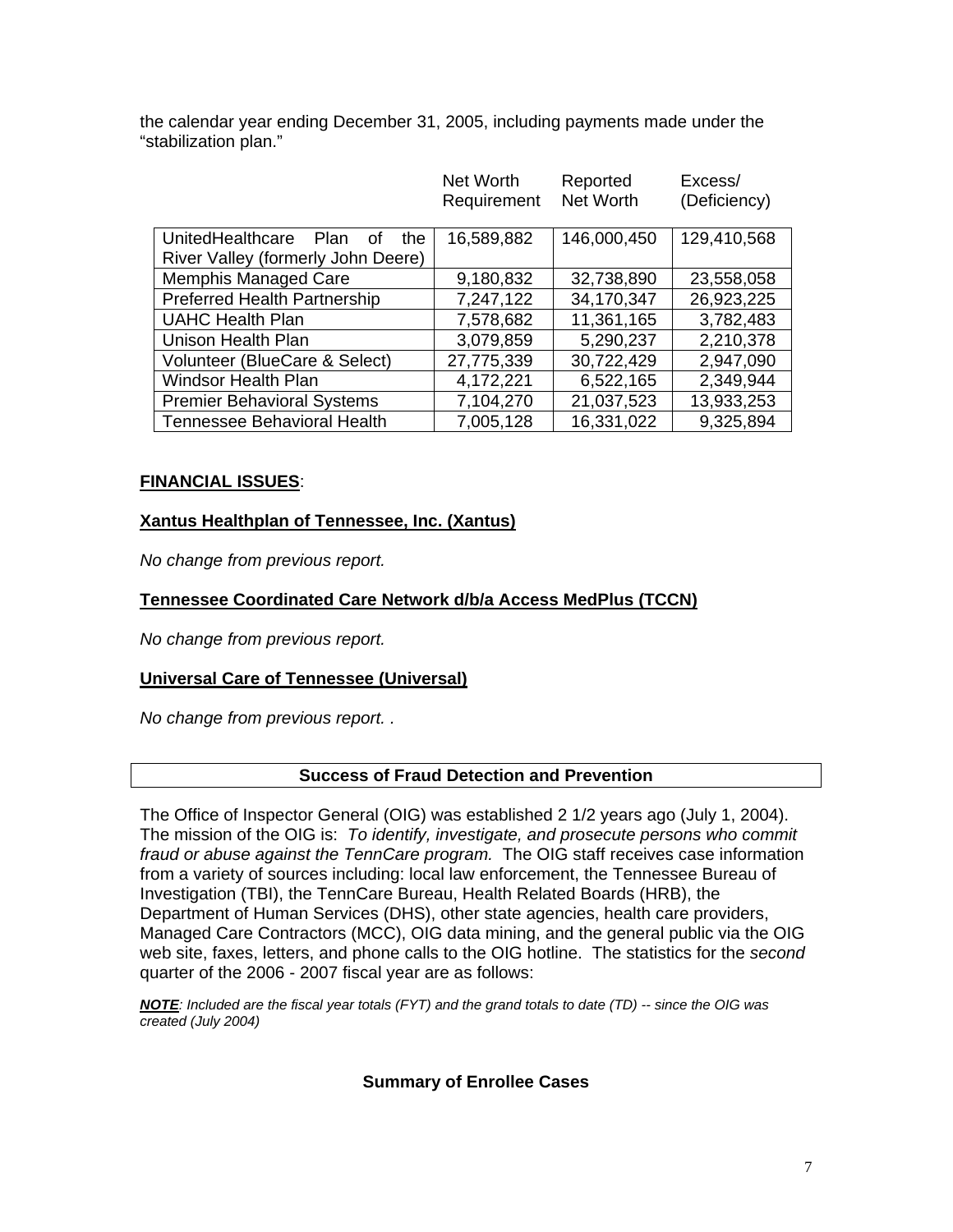|                | <b>Quarter</b> | <b>FYT</b> | Grand<br>Total |
|----------------|----------------|------------|----------------|
| Cases Received | 8.919          | 12,102     | 68,789         |
| Cases Closed*  | 9.049          | 11,868     | 70.189         |

*\*Cases are closed when there is inadequate information provided to investigate the complaint, the information has been researched and determined to be unfounded, the case was referred to another agency (as per appropriate jurisdiction), or prosecuted by the OIG and closed. This number also includes reports the OIG runs for the TennCare Bureau regarding potential fraud or abuse.* 

#### **Summary of Enrollee Abuse Cases**

|                                   | Quarter | <b>FYT</b> |
|-----------------------------------|---------|------------|
| Abuse Cases Received              | 8.296   | 11.479     |
| Abuse Cases Closed                | 911     | 3.730      |
| Abuse Cases Referred <sup>1</sup> | 7.385   | 8.540      |

<sup>1</sup> Abuse cases may be referred to the appropriate Managed Care Organization (MCO), *the TennCare Bureau, or DHS for further review.* 

| ---------                |         |            |                       |
|--------------------------|---------|------------|-----------------------|
|                          | Quarter | <b>FYT</b> | Grand<br><b>Total</b> |
| Cases opened             | 85      | 162        | 804                   |
| Cases closed             | 92      | 105        | '14                   |
| Cases referred to TBI*   |         | 13         |                       |
| Cases referred to HRBs** |         | 18         | 61                    |

# **Summary of Provider Cases**

*\*The OIG refers provider cases to the TBI Medicaid Fraud Unit (as per state and federal law) and assists with these investigations as requested. \*\*Health Related Boards* 

 There is an aggressive push to pursue enrollees who have committed fraud or abuse against the TennCare program. The primary criminal case types are: drug cases (drug diverters, drug seekers, and forged prescriptions), reporting a false income, access to insurance, and living outside the State of Tennessee.

| <b>UUIIIIIIIIIIIII</b> UI AITUSTS & UUIIVIUTUS |                                       |    |       |
|------------------------------------------------|---------------------------------------|----|-------|
|                                                | <b>FYT</b><br>Grand<br><b>Quarter</b> |    |       |
|                                                |                                       |    | Total |
| Arrests                                        | 64                                    | 99 | 365   |
| Convictions                                    |                                       |    | 20    |
| Diversions*                                    |                                       |    |       |

#### **Summary of Arrests & Convictions**

**Note:** *Special Agents were not in the field making arrests until February 2005. \*Judicial Diversion: A guilty plea or verdict subject to expungement following successful completion of probation. Tennessee Code Annotated § 40-35-313 \*Pre-trial Diversion: Prosecution was suspended and if probation is successfully completed, the charge will be dismissed. Tennessee Code Annotated § 40-15-105*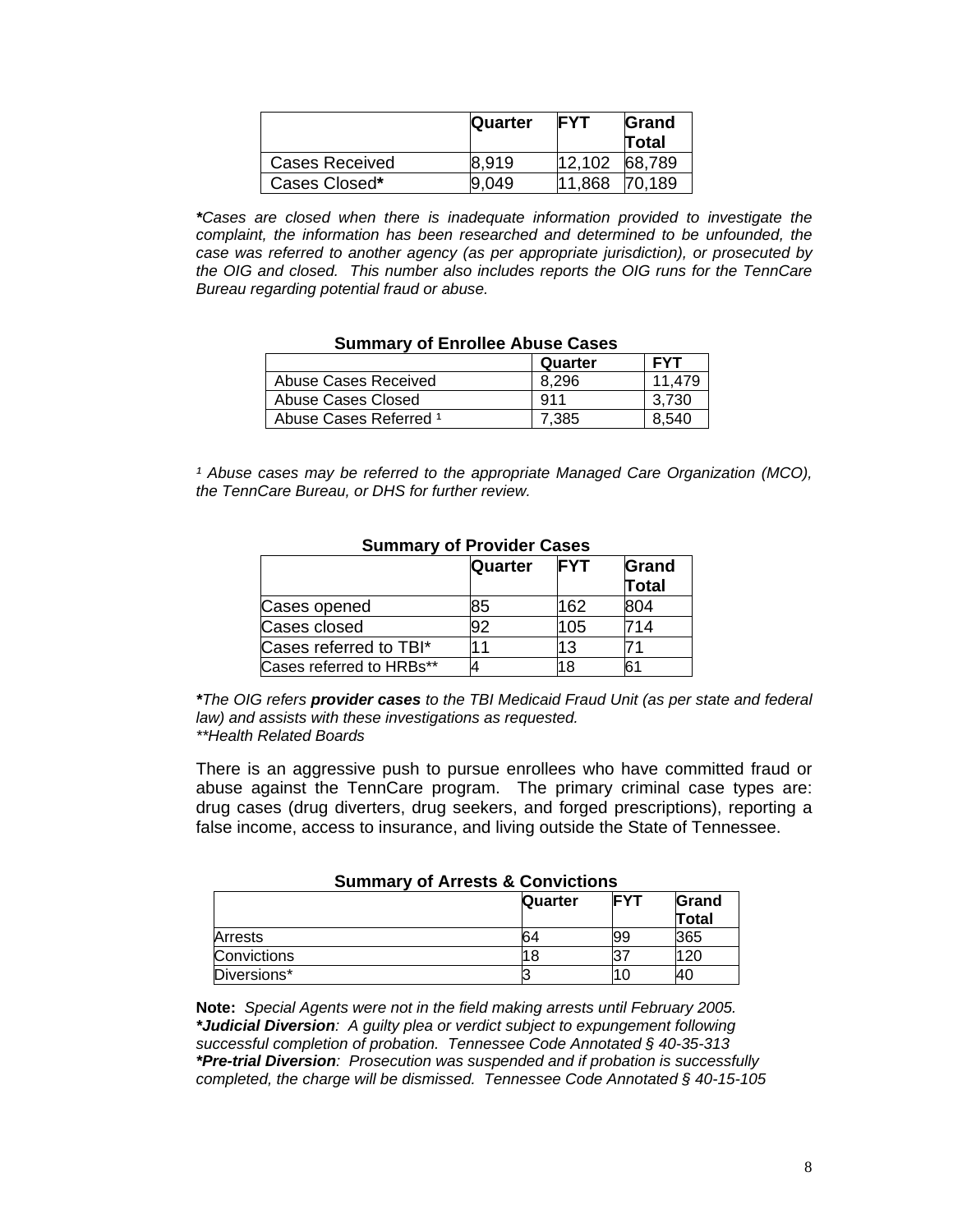| Drug Diversion/Forged Prescription | 239 |
|------------------------------------|-----|
| Access to Insurance                | 42  |
| <b>Operation Falcon III</b>        | 32  |
| False Income                       | 15  |
| Ineligible Person Using Card       | 15  |
| Living Out Of State                |     |
| <b>Asset Diversion</b>             | 6   |
| <b>Theft of Services</b>           | 5   |
| <b>ID Theft</b>                    | З   |
| <b>GRAND TOTAL</b>                 |     |

#### **Arrest Categories**

|                                       | Quarter      | <b>FYT</b>   | <b>Grand Total</b> |
|---------------------------------------|--------------|--------------|--------------------|
| Pharmacy Lock-in (1)                  | 40           | 105          | 778                |
| Recoupment (2)                        | \$78.524.98  | \$186,915.86 | \$779.141.09       |
| Recommended TennCare Terminations (3) | 7.212        | 8.061        | 18.521             |
| Potential Savings (4)                 | \$23,799,600 | \$26,801,700 | \$70,334,977       |

*\*See footnotes below.* 

 **(1)** The total in the last column is for the time period of September 2004 through December 31, 2006. Pharmacy lock-in referrals are sent to the TennCare Bureau for consideration.

**(2)** The total in the last column reflects dollars collected by the OIG and sent to the TennCare Bureau from February 15, 2005, (when a Fiscal Manager and an attorney joined the OIG staff to facilitate and document this process) through December 31, 2006. **(3)** Enrollee recommendations sent to the TennCare Bureau for consideration based on

reports run from *file net* (i.e. Prisoner Report, State Wage Report, the Deceased Report, and the PARIS Report). Reports are run upon availability on *file net*. The PARIS Report was not completely loaded by the TennCare Bureau this quarter so the OIG was unable to run these numbers. The OIG IS staff will attempt this report again next quarter.

**(4)** There were 7,212 enrollee terminations recommended for the first quarter. The TennCare Bureau uses \$3,592.32 as the average annual cost per enrollee for Medical, Pharmacy Services, BHO, and Dental, and \$3,082.44 for Medical and Pharmacy Services only (an average of \$3,300 was used for this total figure). [NOTE: Previous reports reflected the number \$4,181.04 as the average annual cost per enrollee.]

| IIIV COLIMALIV C OOUI OCO |               |       |                       |
|---------------------------|---------------|-------|-----------------------|
|                           | Quarter   FYT |       | Grand<br><b>Total</b> |
| OIG Hot Line              | 859           | 1,871 | 11,042                |
| OIG Mail Tips             | 72            | 187   | 2,582                 |
| OIG Web Site              | 367           | 913   | 3,677                 |
| OIG Email Tips            | 127           | 210   | 1.799                 |

**Investigative Sources** 

 The OIG staff provided presentations for the following organizations/contacts during this quarter:

- **a TennCare/Mental Retardation Services monthly meeting**
- **b Representative Jim Hackworth's Community Meeting, Oak Ridge**
- **c Budget & Finance Committee**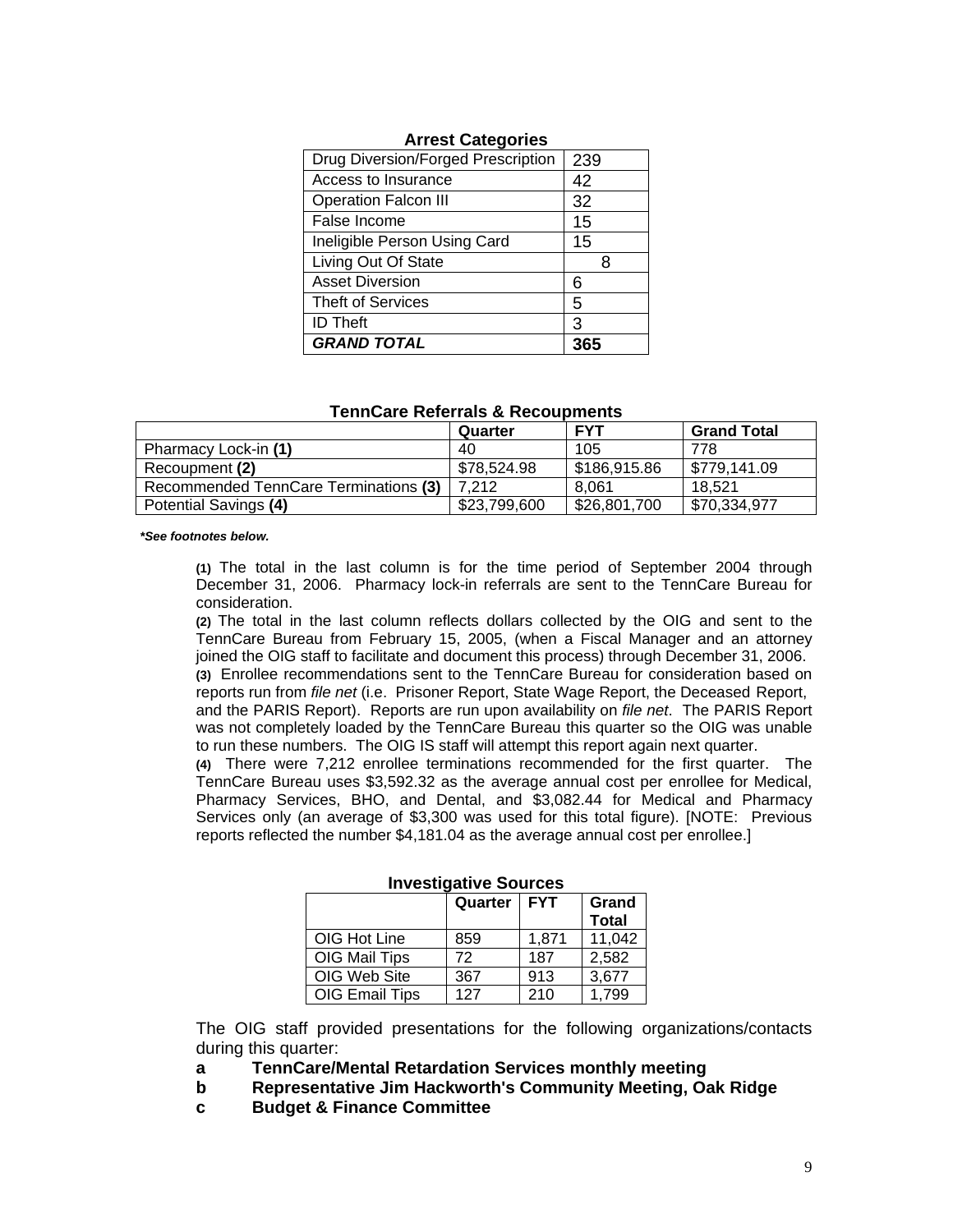- **d Middle Tennessee Healthcare Executive Association**
- **e Tennessee Drug Officers Conference**
- **f Commission on Accreditation for Law Enforcement Agencies**
- **g Meetings with local law enforcement officials:** 
	- **\*19 of the Judicial Task Forces**
	- **\*17 District Attorneys**
	- **\* 5 Sheriffs and 1 Chief of Police**
- **h Department of Mental Health Investigators monthly meeting**
- **i Nursing Home Roundtable**
- **Senior Citizens Inc.**
- **k Department of Children Services personnel**
- **I** Health Care Fraud Working Group
- **m Demonstrations: Shared Health Prescription Monitoring Program CoverTenn electronic interface system**
- **n Physician Prescribing Practices group**
- **o LEACT Meeting in Bristol, Tn Law Enforcement Accreditation Coalition of Tennessee**

 The OIG started working with Medicaid fraud units within states that touch Tennessee: i.e. Mississippi, Alabama, Kentucky, etc. This sharing of data has been extremely valuable to the mission of the OIG.

 The OIG staff continues to work with the State's contractor, Medstat, to develop the fraud and abuse detection software system. The OIG is working with this vendor to initiate proactive reports for identifying TennCare fraud. Targeted queries are generated on a routine basis. The goal behind these reports and queries is to assist with a successful OIG investigation and prosecution of individuals who have violated the law as it pertains to TennCare fraud.

 The OIG Information Services Section was busy this quarter expanding and improving the current electronic case management system. Testing and implementation of this new system was completed during the first quarter of fiscal year 2006/2007.

 OIG registered nurses participated in the State employee flu shot project by administering flu shots to State personnel at various sites.

 Four employee vacancies were filled during this quarter. These were ASA level classifications. The purpose for these new hires is to prepare for the additional responsibility of reviewing information related to CoverTn enrollees and providers.

 Training has continued for OIG personnel during this quarter. The Special Agents completed an annual In-Service training that included POST required courses, new policies and procedures, all qualifications with approved weapons, a legal update, etc. All continuing education hours were completed for OIG "professional" staff members, i.e. attorneys, accountant, registered nurses, and information technology personnel.

 The Criminal and Civil Legal Divisions have assisted OIG staff members by providing legal advice on issues including how to meet the requirements of